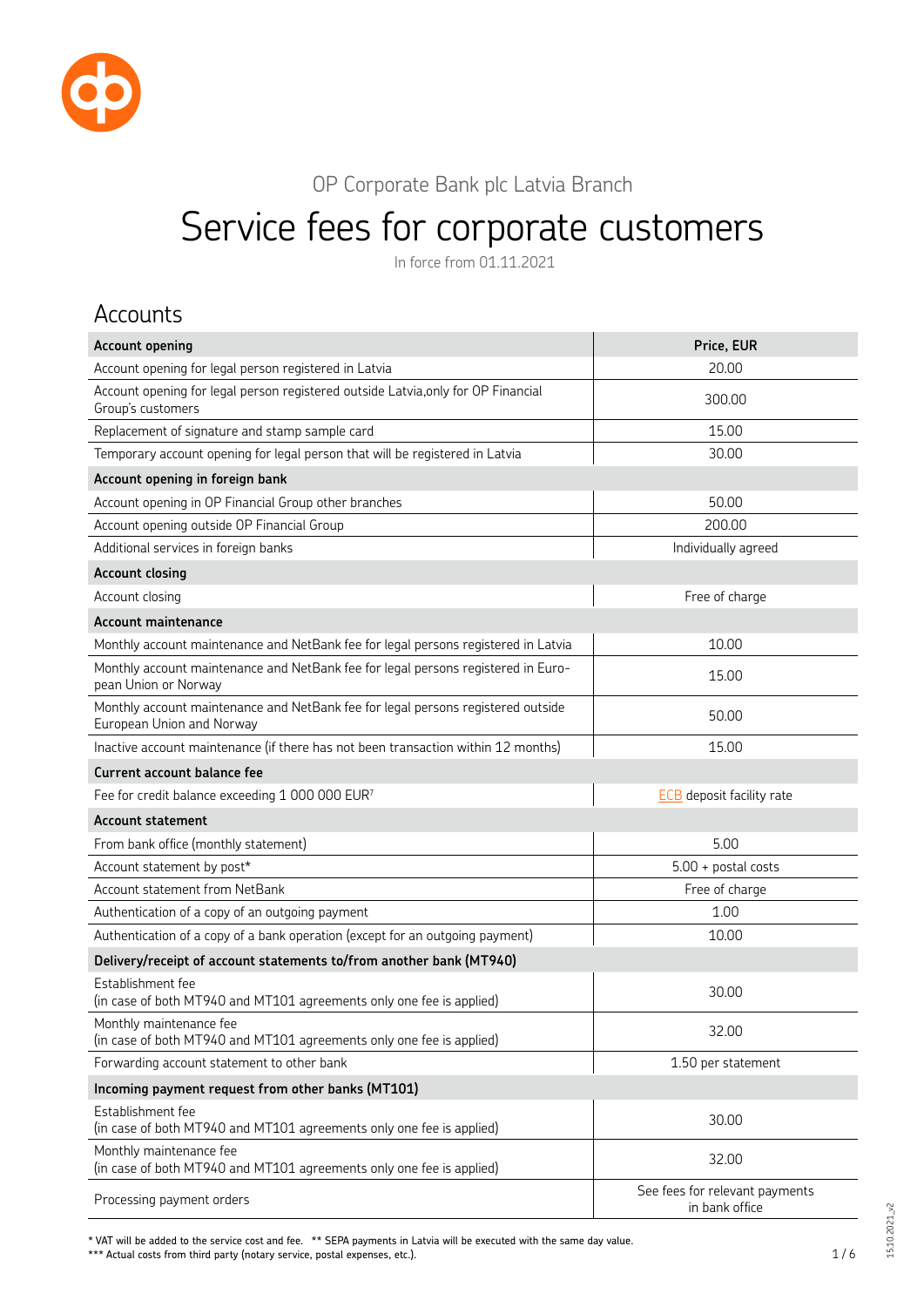

| Group account                                                                                                                                                 |                                  |
|---------------------------------------------------------------------------------------------------------------------------------------------------------------|----------------------------------|
| Opening of Group Account service                                                                                                                              | 200.00                           |
| Annual fee for Group Account service                                                                                                                          | min. 250.00                      |
| Opening of Sub Pool                                                                                                                                           | 100.00                           |
| Annual fee for Sub Pool                                                                                                                                       | 150.00                           |
| Monthly fee for subaccount                                                                                                                                    | 15.00                            |
| Fee for credit balance on Master account above the amount that is calculated<br>by multiplying the number of members of the Group account with EUR 1 000 0007 | <b>ECB</b> deposit facility rate |
| Amendment of Group Account agreement                                                                                                                          | 45.00                            |
| Modification of internal limits and interest rates (per application)                                                                                          | 25.00                            |
| Modification of internal limits and interest rates in Netbank                                                                                                 | Free of charge                   |
| Adding/removing a pool member                                                                                                                                 | 20.00                            |
| Closing of Group Account service                                                                                                                              | Free of charge                   |
| Sweeping                                                                                                                                                      | see section "SWEEPING"           |
| Other fees                                                                                                                                                    | Individually agreed              |
| Pan-Baltic Group Account service                                                                                                                              | Individually agreed              |
| <b>Escrow account</b>                                                                                                                                         |                                  |
| <b>Standard Escrow account</b>                                                                                                                                | 150.00                           |
| Non-standard Escrow account                                                                                                                                   | Individually agreed              |
| Changes to standard Escrow account                                                                                                                            | 50.00                            |
| Changes to non-standard Escrow account                                                                                                                        | Individually agreed              |

# Payments

| <b>Outgoing payments</b>                             | <b>Bank office</b> | <b>NetBank</b>                                                           |
|------------------------------------------------------|--------------------|--------------------------------------------------------------------------|
| Intra-bank payment                                   | 2.00               | Free of charge                                                           |
| SEPA payment**, 5                                    | 3.00               | 0.30                                                                     |
| Salary payment (SEPA)                                | 3.00               | 0.30                                                                     |
| OP payment <sup>1</sup> in EUR                       | 2.20               | 0.25                                                                     |
| Express payment within SEPA payment area             | 20.00              | 15.00                                                                    |
| Standing payment order - Intra-bank                  |                    | Free of charge                                                           |
| Standing payment order SEPA5                         | 0.30               |                                                                          |
| Standing payment order in foreign currency           |                    | See fees for outgoing cross-border<br>payments submitted through NetBank |
| Payments within a group account                      | Free of charge     |                                                                          |
| Incoming payments                                    |                    |                                                                          |
| Intra-bank payment                                   | Free of charge     |                                                                          |
| SEPA payment <sup>5</sup>                            | Free of charge     |                                                                          |
| Outgoing cross-border payments                       | <b>Bank office</b> | <b>NetBank</b>                                                           |
| OP payment <sup>1</sup> (SHA <sup>3</sup> )          | 7.00               | 2.00                                                                     |
| Standard payment (SHA <sup>3</sup> )                 | 15.65              | 10.00                                                                    |
| Standard payment (OUR4)                              | 28.45              | 26.00                                                                    |
| Urgent payment (SHA <sup>3</sup> )                   | 20.00              | 15.00                                                                    |
| Urgent payment (OUR4)                                | 45.00              | 38.50                                                                    |
| Express payment (SHA <sup>3</sup> ) (same day value) | 35.00              | 30.00                                                                    |
| Express payment (OUR <sup>4</sup> ) (same day value) | 55.00              | 45.00                                                                    |

\* VAT will be added to the service cost and fee. \*\* SEPA payments in Latvia will be executed with the same day value.

\*\*\* Actual costs from third party (notary service, postal expenses, etc.).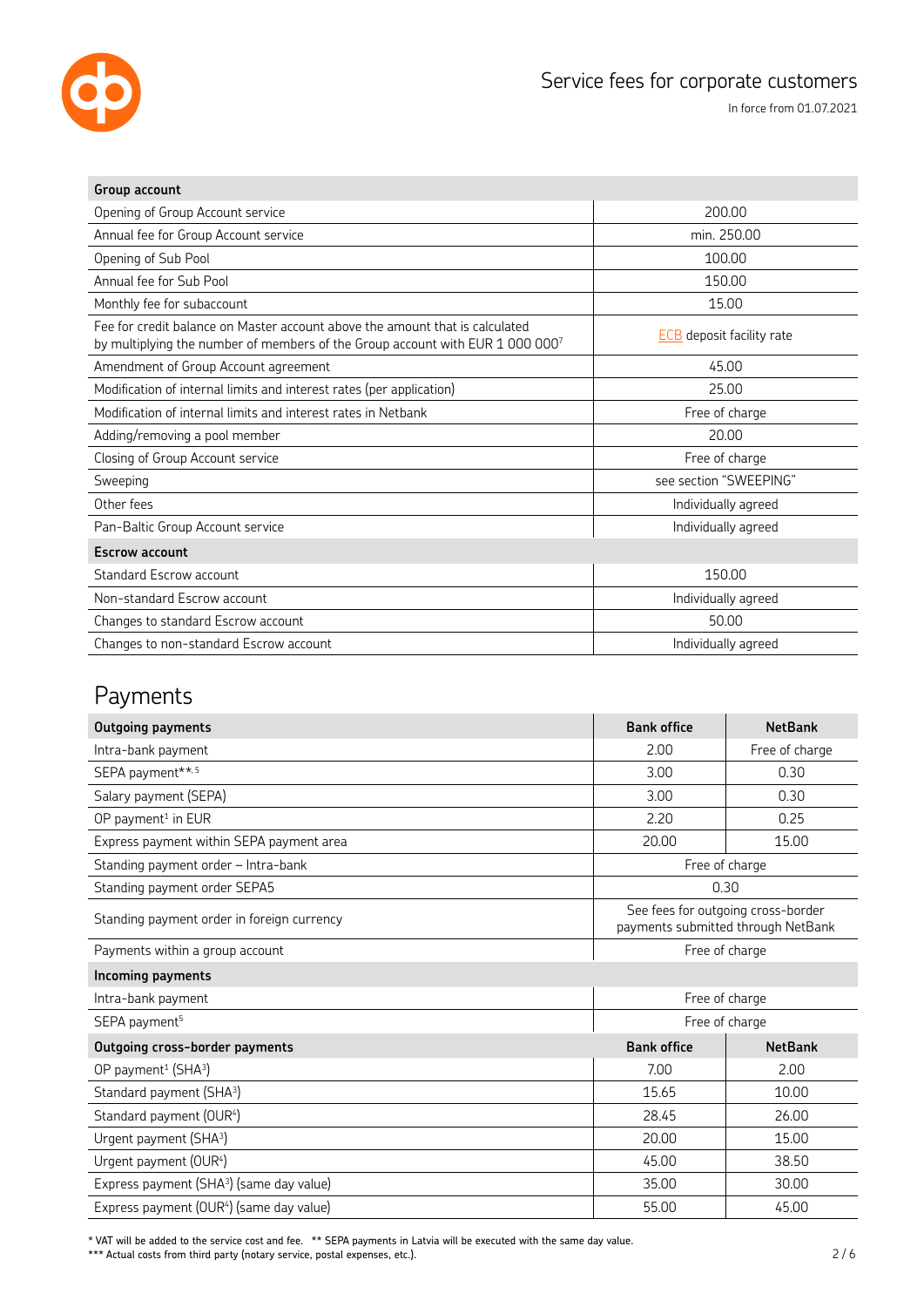

| Incoming cross-border payments                                    |                |
|-------------------------------------------------------------------|----------------|
| $OP$ payment <sup>1</sup>                                         | Free of charge |
| Other cross-border payments (BEN <sup>2</sup> /SHA <sup>3</sup> ) | 3.00           |

### **NetBank**

| Registration                                      | Free of charge                          |
|---------------------------------------------------|-----------------------------------------|
| New NetBank user registration                     | 3.00                                    |
| Monthly maintenance fee                           | Included in the account maintenance fee |
| Limits change for one user in the bank's premises | 5.00                                    |
| New Code calculator                               | 25.00                                   |
| Unblocking of Code calculator                     | 15.00                                   |
| Replacement of lost Code calculator               | 25.00                                   |

### **Gateway**

| -<br>Registration               | 60.00 |
|---------------------------------|-------|
| Monthly<br>nance fee<br>mainter | 25.00 |

# Sweeping

| <b>Domestic sweeping</b>                   |        |
|--------------------------------------------|--------|
| Establishment fee                          | 65.00  |
| Sweeping on each banking day (monthly fee) | 100.00 |
| Sweeping once per week (monthly fee)       | 36.00  |
| Sweeping once per month (monthly fee)      | 22.00  |
| Amendment of the agreement                 | 45.00  |
| Sweeping within OP Financial Group         |        |
|                                            |        |
| Establishment fee                          | 45.00  |
| Sweeping on each banking day (monthly fee) | 95.00  |
| Sweeping once per week (monthly fee)       | 30.00  |
| Sweeping once per month (monthly fee)      | 15.00  |

#### Additional services

| Sending customer documents by regular post/courier *                                       | 3.55 + postal/courier costs                 |
|--------------------------------------------------------------------------------------------|---------------------------------------------|
| Queries and corrections                                                                    |                                             |
| Query about payments to Latvia or OP Group payment made less than 6 months ago             | $25.00 +$ extra costs                       |
| Query about payments to Latvia or OP Group payment made more than 6 months ago             | $25.00 +$ extra costs                       |
| Query about international payment made less than 6 months ago                              | 57.00 + fees of foreign banks involved      |
| Query about international payment made more than 6 months ago                              | 57.00 + fees of foreign banks involved      |
| Query about a payment if caused by bank's fault                                            | Free of charge                              |
| Correction of a payment - an order not sent out of the bank                                | 20.00                                       |
| Cancellation of an international payment - an order not sent out of the bank               | 35.00                                       |
| Correction of a payment - an order which has been sent out of the bank                     | 35.00 + the actual costs of other banks     |
| Cencellation of domestic payment                                                           | 20.00                                       |
| Cancellation of an international payment -<br>an order which has been sent out of the bank | $45.00 +$ the actual costs of foreign banks |

\* VAT will be added to the service cost and fee. \*\* SEPA payments in Latvia will be executed with the same day value. \*\*\* Actual costs from third party (notary service, postal expenses, etc.).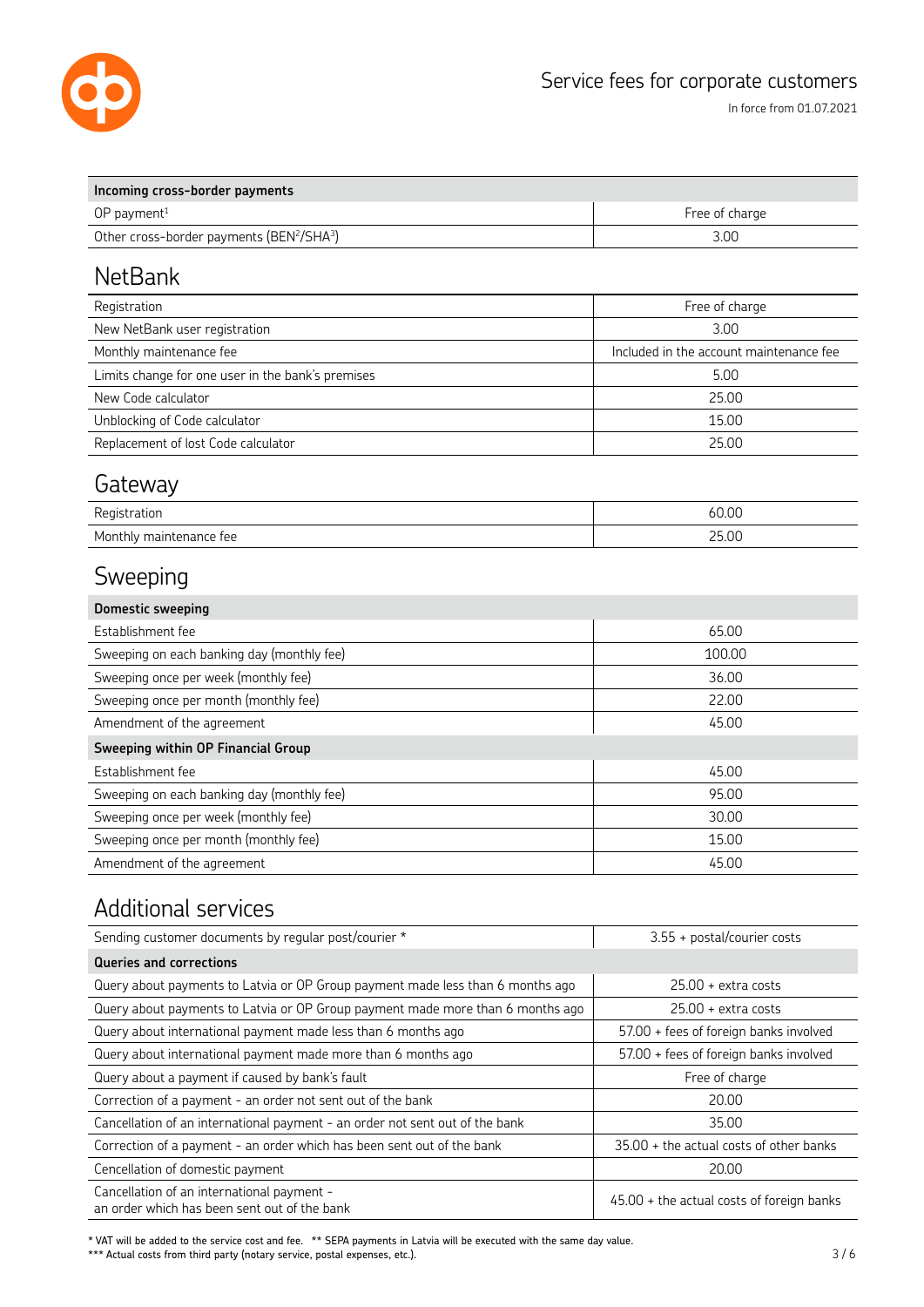

In force from 01.07.2021

| Inquiry or notification to correspondent bank                    | 36.00               |
|------------------------------------------------------------------|---------------------|
| Special query on customer's request                              | Individually agreed |
| Correction of an incoming payment                                | 20.00               |
| Receiving bailiff's or State Revenue Service order for execution | 30.00               |

# **Certificates**

| Certificate regarding bank account(s) $*$                                          | 10.00                           |
|------------------------------------------------------------------------------------|---------------------------------|
| Certificate for auditor (in case of a group of companies, per each group member) * | $50.00 - 70.00$ ****            |
| Other certificates and account related documents*                                  | Individually agreed, min. 50.00 |

# **Overdrafts**

| Price, EUR                                           |
|------------------------------------------------------|
| 1.5% min. 200.00                                     |
| 0.5% min. 150.00                                     |
| Individually agreed, min. 50.00<br>+ actual costs*** |
|                                                      |
| 1.5% min. 200.00                                     |
| Individually agreed                                  |
| 0.5% min. 150.00                                     |
|                                                      |

#### Loans

| Arrangement fee <sup>6</sup>                                                     | 1% of the loan amount, min. 700.00                    |
|----------------------------------------------------------------------------------|-------------------------------------------------------|
| Amendment fee <sup>6</sup>                                                       | 0.5% of the loan amount, min. 150.00                  |
| Utilisation fee, payable for 2 <sup>nd</sup> and each following loan utilisation | Individually agreed, min. 50.00                       |
| Preparation, issuance of other documents related to the loan agreement*          | Individually agreed, min. 150.00<br>+ actual costs*** |

# Certificates, Consents, Confirmations

| Certificate for tender, upon customer's request*                             | Individually agreed, min. 100.00                      |
|------------------------------------------------------------------------------|-------------------------------------------------------|
| Statement on a loan amount, issued at the Bank's office*                     | Individually agreed, min. 50.00                       |
| Confirmation of loan issuance*                                               | Individually agreed, min. 50.00                       |
| Consent on collateral of a financing agreement, upon customer's request*     | Individually agreed, min. 100.00<br>+ actual costs*** |
| Other certificate, consent or confirmation prepared upon customer's request* | Individually agreed, min. 50.00<br>+ actual costs***  |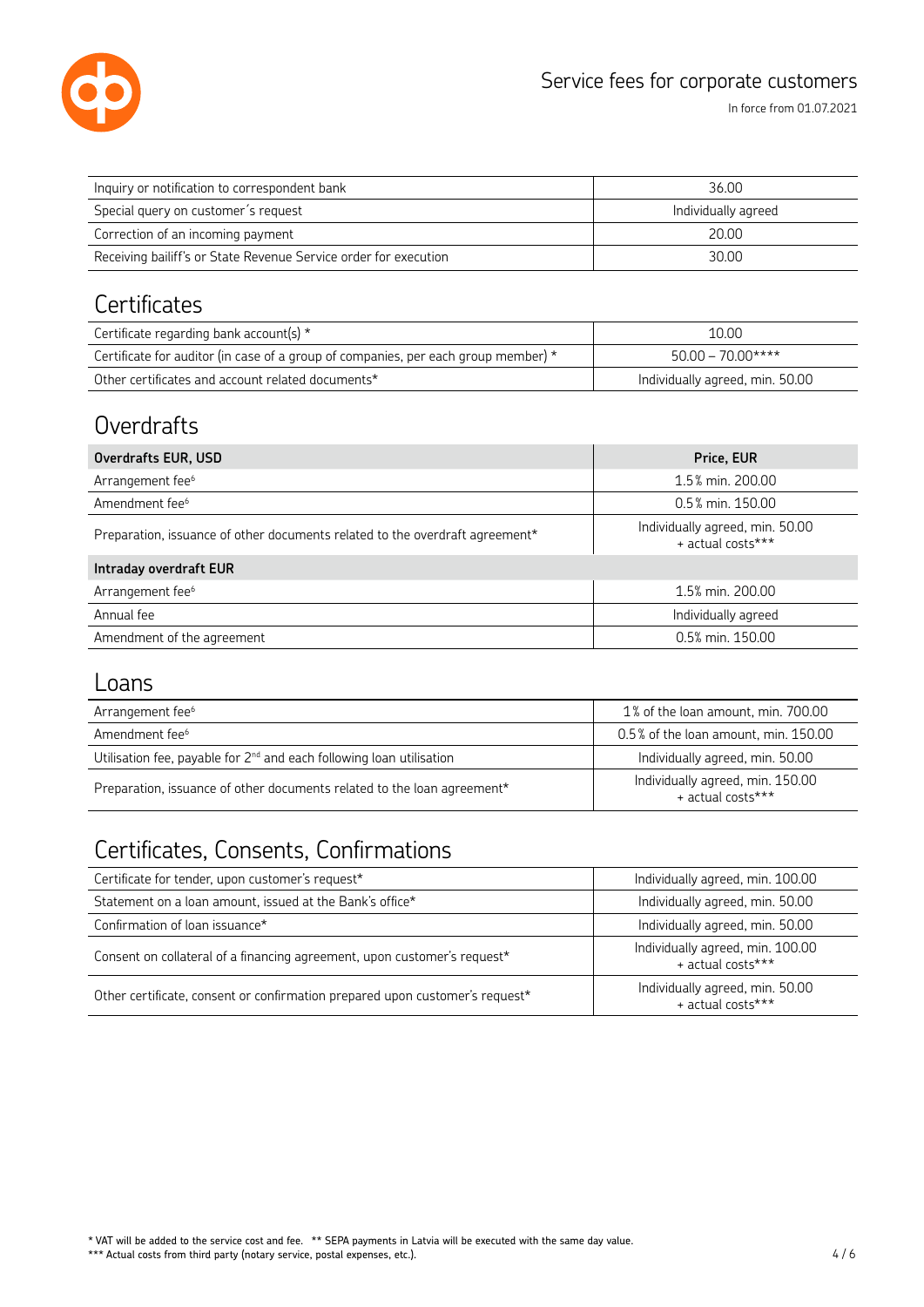

#### Leasing services

| <b>Services</b>                                                                                                                             | Price, EUR                                                  |  |  |
|---------------------------------------------------------------------------------------------------------------------------------------------|-------------------------------------------------------------|--|--|
| Commission Fee for execution of the agreement*                                                                                              | 1.5%, min. 200.00                                           |  |  |
| Servicing fee for sending invoice by post*                                                                                                  | 3.56 per invoice                                            |  |  |
| Agreement novation to the third party*                                                                                                      | 1.5%, min. 200.00                                           |  |  |
| Amendments to the payment schedule (additional principal/redemption amount<br>payment, shortening of the term, change of the payment date)* | 70.00                                                       |  |  |
| Amendments to the agreement or payment schedule (other cases)*                                                                              | 150.00                                                      |  |  |
| Refinancing fee*                                                                                                                            | 1.5% of the outstanding funded amount/<br>loan, min. 300.00 |  |  |
| Statement of interest payments*                                                                                                             | 15.00 per statement                                         |  |  |
| Statement of commitments*                                                                                                                   | 15.00 per statement                                         |  |  |
| Production of document copies and retrieval from archive*                                                                                   | 15.00 per document                                          |  |  |
| Power of Attorney to leave the territory of the Republic of Latvia*                                                                         | 25.00                                                       |  |  |
| Issuance of non-standard statements/power of attorney*                                                                                      | 25.00-75.00                                                 |  |  |
| Fee for entry in CSDD register*                                                                                                             | 5.00 per entry                                              |  |  |
| Commission fee for the notice of early termination*                                                                                         | 100.00                                                      |  |  |
| Commission for the preparation of contract documents in 2 languages<br>(Latvian and English)*                                               | 100.00                                                      |  |  |
| Review and granting consent to sub-lease or sub-lending*                                                                                    | 50.00                                                       |  |  |
| Prepayment Fee*                                                                                                                             | 1.5% of the outstanding value or min. 70.00                 |  |  |
| Cancellation of invoices prepared on the basis of clients application*                                                                      | 15.00                                                       |  |  |
| Prolongation of leasing (hire) agreement*                                                                                                   | 150.00                                                      |  |  |

#### **Notes**

1 OP payment conditions:

- Payment within OP Financial Group (between OP Financial Group member banks in Finland, Estonia, Latvia and Lithuania)
- Payment is in following currencies: EUR, SEK, USD, NOK, DKK, GBP, CHF, RUB, PLN, JPY
- Charging option is SHA

|  |  |  |  |  | $^2$ BEN - beneficiary pays all the service fees, all the fees are deducted from transferred amount. |  |  |
|--|--|--|--|--|------------------------------------------------------------------------------------------------------|--|--|
|--|--|--|--|--|------------------------------------------------------------------------------------------------------|--|--|

 $^3$  SHA - shared costs, the payer and the beneficiary shall pay service fees of their own bank.

4 OUR - payer's costs, the payer shall pay all service fees, incl. fees of their own bank.

5 SEPA payment conditions:

- Payment currency is EUR
- The beneficiary's bank is located in the European Union or Iceland, Liechtenstein, Norway, Monaco and Switzerland
- Beneficiary's account number is used in IBAN format
- BIC code of the beneficiary's bank is used
- Payment type is standard (T+1)
- Charging option is SHA

<sup>6</sup> Fee is charged in the same currency as the respective loan.

The rate applied is the OP Corporate Bank's rate for the respective currency at the moment of charging the fee.

 $7$  The Commission Fee may be applied to the balances in the Account/ Master account in other currencies as well. In this case, the Bank will calculate the Commission Fee based on the deposit interest rates (in absolute value) set by the respective national central banks, dividing the said deposit rate by 360 and multiplying the cash balance in the Account/ Master account. The Commission Fee will not be applied to the currency and for the period of time until the central bank has set a deposit rate of zero or positive for the currency in question. Information on interest rates on deposits in other currencies is available on the websites of the respective national central banks.

\* VAT will be added to the service cost and fee. \*\* SEPA payments in Latvia will be executed with the same day value.

\*\*\* Actual costs from third party (notary service, postal expenses, etc.).